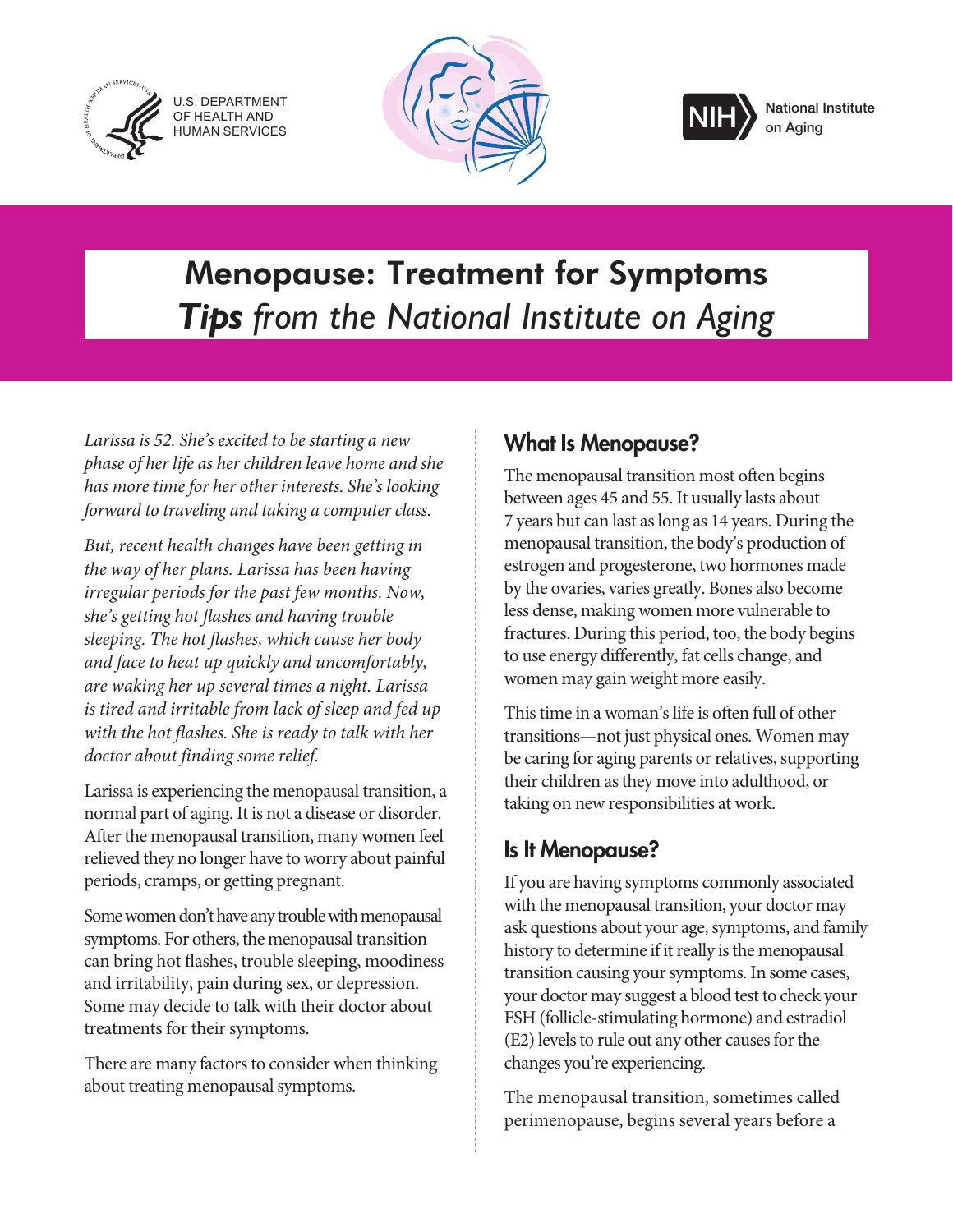woman's last period. During this time, women may experience spotty menstrual cycles, hot flashes, and other changes. While this time is commonly referred to as "menopause," menopause doesn't happen until 1 year after the final menstrual period.

After menopause, women enter post-menopause. Post-menopausal women are more vulnerable to [heart disease](https://www.nia.nih.gov/health/publication/heart-health) and osteoporosis. At this time, it is important to [eat a healthy diet](https://www.nia.nih.gov/health/publication/healthy-eating-after-50) and make sure you get lots of [calcium](https://www.nia.nih.gov/health/publication/whats-your-plate/vitamins-minerals) to keep your bones strong.

A woman who doesn't want to get pregnant should continue to use birth control for at least a full 12 months after her last period.

# What Are the Symptoms of Menopause?

Many women experience very mild symptoms that are easily treated by lifestyle changes, like avoiding caffeine or carrying a portable fan to use when a hot flash strikes. Some women don't require any treatment at all. [Other symptoms](https://www.nia.nih.gov/health/publication/menopause-time-change/what-can-you-do-hot-flashes-and-other-menopausal-symptoms) can be more problematic. Common symptoms include:

- Hot flashes
- Disturbed sleep
- Mood swings, depression, or anxiety
- Vaginal dryness and pain during sex

In addition, in some women, symptoms may include aches and [pains](https://www.nia.nih.gov/health/publication/pain), headaches, and heart palpitations. Since menopausal symptoms may be caused by changing hormone levels, it is unpredictable how often women will have hot flashes and other symptoms and how severe they will be. Talk with your doctor if these symptoms are interfering with your everyday life. The severity of symptoms varies greatly around the world and by race and ethnicity.

This tip sheet explores treatment options for common symptoms of the menopausal transition.

## Hot Flashes: What Can I Do?

Hot flashes are uncomfortable and can last for many years. When they happen at night, hot

flashes are called night sweats. Some women find that hot flashes interrupt their daily lives. The earlier in life hot flashes begin, the longer you may experience them. Research has found that African American and Hispanic women get hot flashes for more years than white and Asian women.

You may decide you don't need to change your lifestyle or investigate treatment options because your symptoms are mild. But, if you are bothered by hot flashes, there are some steps you can take. Try to take note of what triggers your hot flashes and how much they bother you. This can help you make better decisions about managing your symptoms.

## Lifestyle Changes to Improve Hot Flashes

Before considering medication, first try making changes to your lifestyle. Doctors recommend women make changes like these for at least 3 months before starting any [medication](https://www.nia.nih.gov/health/publication/medicines).

- If hot flashes are keeping you up at night, keep your bedroom cooler and try drinking small amounts of cold water before bed. Layer your bedding so it can be adjusted as needed. Some women find a device called a bed fan helpful.
- **Carry a portable fan** to use when a hot flash strikes.
- Avoid alcohol, spicy foods, and caffeine. These can make menopausal symptoms worse.
- [If you smoke, try to quit](https://www.nia.nih.gov/health/publication/smoking), not only for menopausal symptoms, but for your overall health.
- **Try to maintain a healthy weight.** Women who are overweight or obese may experience more frequent and severe hot flashes.
- Try mind-body practices like yoga or other **self-calming techniques.** Early-stage research has shown that mindfulness meditation, [yoga,](https://go4life.nia.nih.gov/tip-sheets/yoga-and-older-adults) and [tai chi](https://go4life.nia.nih.gov/exercises/tai-chi) may help improve menopausal symptoms.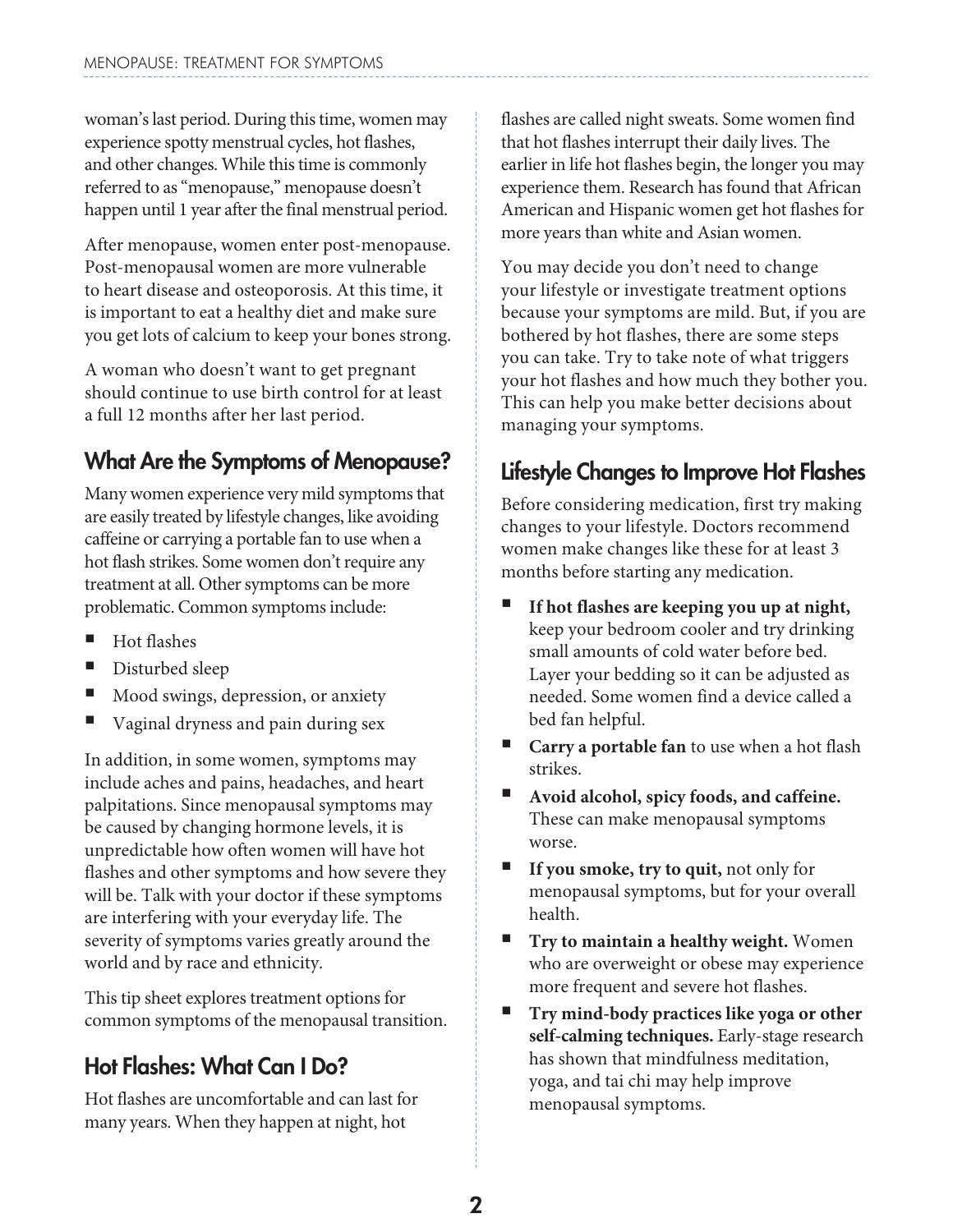## Medications: Non-Hormone Options for Treating Hot Flashes

If lifestyle changes are not enough to improve your symptoms, non-hormone options for managing hot flashes may work for you. They may be a good choice if you are unable to take hormones or if you are worried about their potential risks.

The U.S. Food and Drug Administration (FDA) has approved the use of paroxetine, a low-dose selective serotonin reuptake inhibitor (SSRI) antidepressant, to treat hot flashes. Researchers are studying the effectiveness of other antidepressants in this class.

Women who use an antidepressant to help manage hot flashes generally take a lower dose than those who use the medication to treat depression. Side effects depend on the type of antidepressant you take and can include dizziness, headache, nausea, jitteriness, or drowsiness. As with any [medication](https://www.nia.nih.gov/health/publication/safe-use-medicines/introduction), talk with your doctor about whether this is the right medication for you and how you can manage any possible side effects.

## Medications: Treating Hot Flashes and Night Sweats With Hormones

Some women may choose to take hormones to treat their hot flashes. A hormone is a chemical substance made by an organ like the thyroid gland or ovary. During the menopausal transition, the ovaries begin to work less and less well, and the production of hormones like estrogen and progesterone declines over time. It is believed that such changes cause hot flashes and other menopausal symptoms.

Hormone therapy steadies the levels of estrogen and progesterone in the body. It is a very effective treatment for hot flashes in women who are able to use it. There are risks associated with taking hormones, including increased risk of heart attack, [stroke](http://nihseniorhealth.gov/stroke/aboutstroke/01.html), blood clots, breast [cancer,](http://nihseniorhealth.gov/category/cancer.html) gallbladder disease, and [dementia](https://www.nia.nih.gov/alzheimers/publication/dementias). The risks vary by a woman's age and whether she has had a hysterectomy. Women are encouraged to discuss the risks with their healthcare provider.

Women who still have a uterus should take estrogen combined with progesterone or another therapy to protect the uterus. Progesterone is added to estrogen to protect the uterus against cancer, but it also seems to increase the risk of blood clots and stroke. Hormones should be used at the lowest dose that is effective for the shortest period of time possible. (See *What Are the Risks of Using Hormones for Hot Flashes?* on page 4.)

Some women should not use hormones for their hot flashes. You should not take hormones for menopausal symptoms if:

- You have had certain kinds of cancers, like breast cancer or uterine cancer
- You have had a stroke or heart attack, or you have a strong family history of stroke or heart disease
- You have had blood clots
- You have had problems with vaginal bleeding or have a bleeding disorder
- You have liver disease
- You think you are pregnant or may become pregnant
- You have had allergic reactions to hormone medications

Talk with your doctor to find out if taking hormones to treat your symptoms is right for you.

#### Should I Take Hormones for My Hot Flashes?

Hormones can be very effective at reducing the number and severity of hot flashes. They are also effective in reducing vaginal dryness and bone loss.

Hormone treatments (sometimes called menopausal hormone therapy) can take the form of pills, patches, rings, implants, gels, or creams. Patches, which stick to the skin, may be best for women with cardiac risk factors, such as a family history of heart disease.

There are many types of hormones available for women to treat hot flashes. These include estradiol, conjugated estrogen, selective estrogen receptor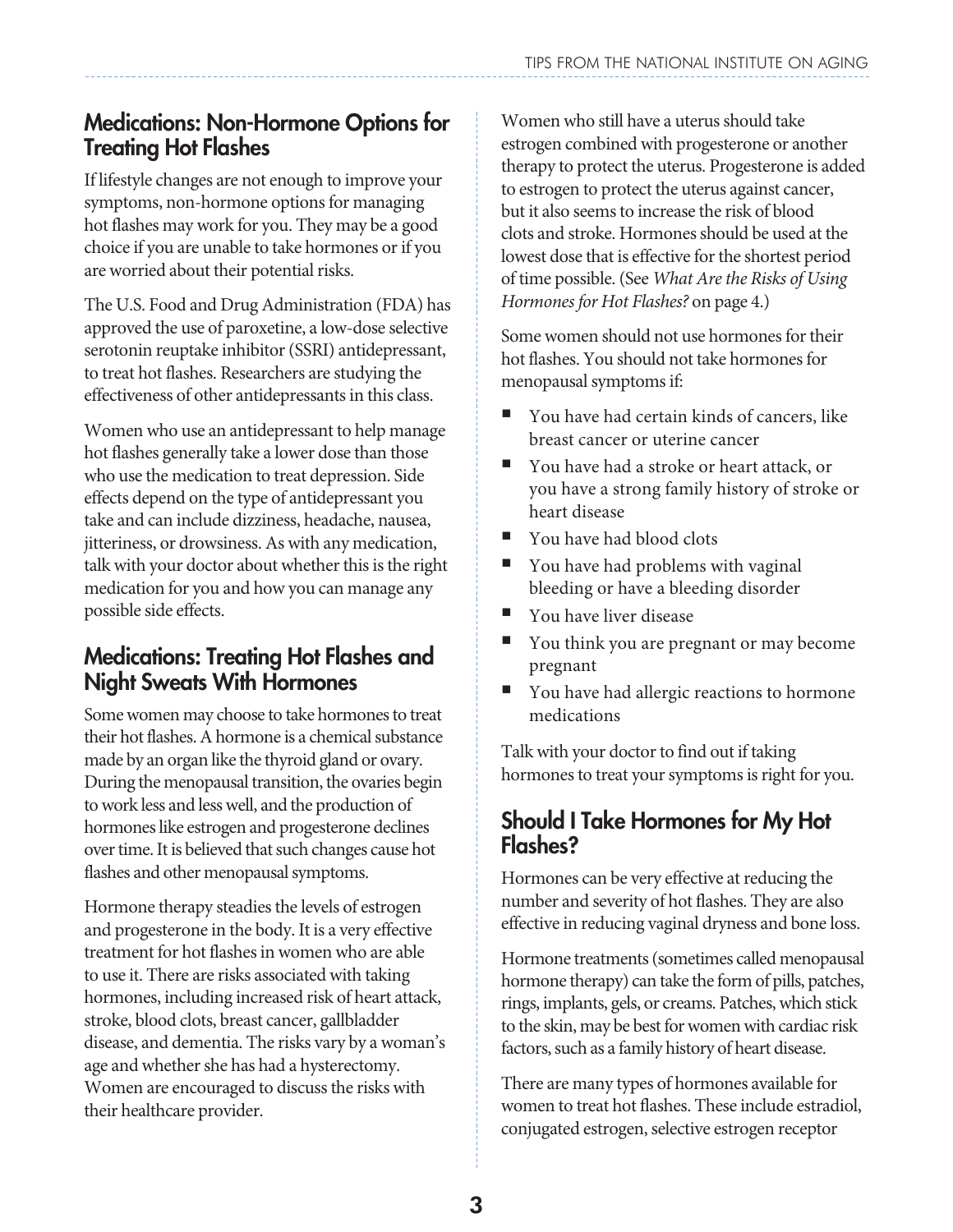modulators (SERMs), and compounded or synthetic hormones. It is a common misconception that synthetic ("bioidentical") hormones mixed by a compounding pharmacist are safer and less risky than other hormone therapies. This is not the case. We must assume they have the same risks as any hormone therapy.

Some of the relatively mild side effects of hormone use include breast tenderness, spotting or return of monthly periods, cramping, or bloating. By changing the type or amount of the hormones, the way they are taken, or the timing of the doses, your doctor may be able to help control these side effects or, over time, they may go away on their own.

### What Are the Risks of Using Hormones for Hot Flashes?

In 2002, a study that was part of the Women's Health Initiative (WHI), funded by the National Institutes of Health, was stopped early because participants who received a certain kind of estrogen with progesterone were found to have a significantly higher risk of stroke, heart attacks, breast cancer, dementia, [urinary incontinence](https://www.nia.nih.gov/health/publication/urinary-incontinence), and gallbladder disease.

This study raised significant concerns at the time and left many women wary of using hormones.

However, research reported since then found that younger women may be at less risk and have more potential benefits than was suggested by the WHI study. The negative effects of the WHI hormone treatments mostly affected women who were over age 60 and post-menopausal. Newer versions of treatments developed since 2002 may reduce the risks of using hormones for women experiencing the menopausal transition, but studies are needed to evaluate the long-term safety of these newer treatments.

If you use hormone therapy, it should be at the lowest dose, for the shortest period of time it remains effective, and in consultation with a doctor. Talk with your doctor about your medical and family history and any concerns or questions about taking hormones.

#### **Buyer Beware: Unproven, Nonscientific "Treatments" for Hot Flashes**

You may have heard about black cohosh, DHEA, or soy isoflavones from friends who are using them to try to treat their hot flashes. These products are not proven to be effective, and some carry risks like liver damage. At this time, it is unknown whether herbs or other "natural" products are helpful or safe. The benefits and risks are still being studied. Always talk with your doctor before taking any [herb or supplement](https://www.nia.nih.gov/health/publication/dietary-supplements) to improve your hot flashes or other menopausal symptoms.

#### Sleep Problems and Menopause: What Can I Do?

The years of the menopausal transition are often a time when there are other changes in a woman's life. You may be caring for aging parents, supporting children as they move into adulthood, and reflecting on your own life journey. Add hot flashes on top of all this, and you may find yourself having trouble sleeping at night.

Not getting enough sleep can affect all areas of life. Lack of sleep can make you feel irritable or depressed, might cause you to be more forgetful than normal, and could lead you to have more falls or accidents.

Some women who have trouble sleeping may use over-the-counter sleep aids like melatonin. Others use prescription medicines to help them sleep, which may help when used for a short time. But remember, medicines are not a cure for insomnia. Developing healthy habits at bedtime can help you get a good night's sleep.

#### Getting a Good Night's Sleep During the Menopausal Transition

To improve your sleep through the menopausal transition and beyond: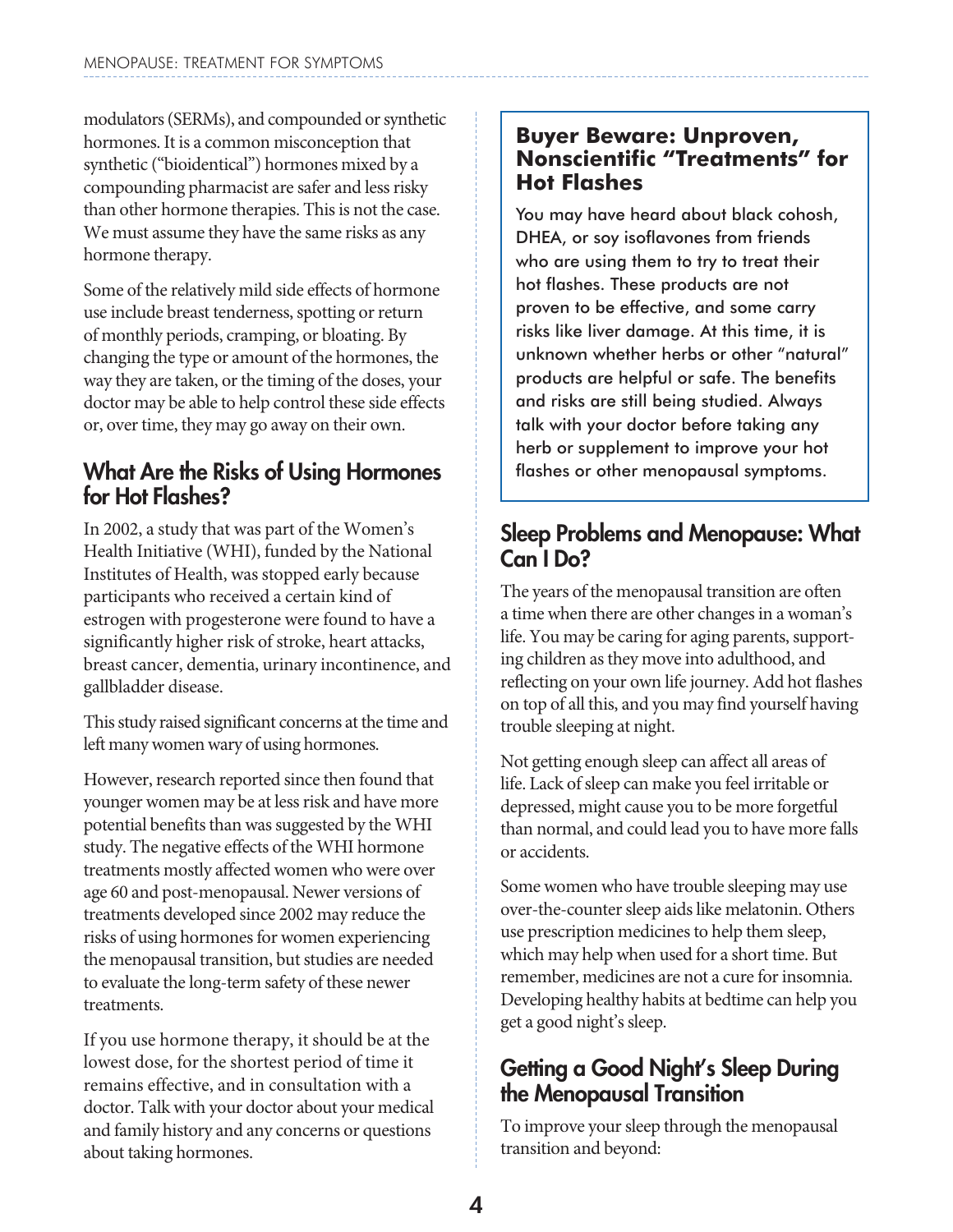- **Follow a regular sleep schedule.** Go to sleep and get up at the same time each day.
- Avoid napping in the late afternoon or **evening** if you can. It may keep you awake at night.
- **Develop a bedtime routine.** Some people read a book, listen to soothing music, or soak in a warm bath.
- **Try not to watch television or use your computer or mobile device in the bedroom.**  The light from these devices may make it difficult for you to fall asleep.
- Keep your bedroom at a comfortable **temperature,** not too hot or too cold, and as quiet as possible.
- **[Exercise](https://www.nia.nih.gov/health/publication/exercise-physical-activity/) at regular times each day** but not close to bedtime.
- Avoid eating large meals close to bedtime.
- **Stay away from caffeine** (found in some coffees, teas, or chocolate) late in the day.
- **Remember, alcohol won't help you sleep.** Even small amounts make it harder to stay asleep.

If these changes to your bedtime routine don't help as much as you'd like, you may want to consider cognitive behavioral therapy. This problem-solving approach to therapy has recently been shown to help sleep disturbances in women with menopausal symptoms. Cognitive behavioral therapy can be found through a class or in one-on-one sessions. Be sure that your therapy is guided by a trained professional with experience working with women during their menopausal transition. Your doctor may be able to recommend a therapist in your area.

#### Having Sex Is Becoming Painful: What Can I Do?

Some women have [vaginal dryness](https://www.nia.nih.gov/health/publication/menopause-time-change/what-can-you-do-hot-flashes-and-other-menopausal-symptoms) when their bodies experience the menopausal transition. This can make sex painful. Women may also experience a tightening of the vaginal opening, burning, itching, and dryness (called vaginal atrophy). Fortunately, there are options for women to address these issues. Talk with your doctor if you are having this problem—he or she can suggest treatment options.

#### Treating Vaginal Dryness and Pain During Sex

Pain during sexual activity is called dyspareunia. Like other symptoms of the menopausal transition, dyspareunia may be minor and not greatly affect a woman's quality of life. However, some women experience severe dyspareunia that prevents them from engaging in any sexual activity.

You may find relief from vaginal dryness using water-based lubricants or vaginal moisturizers, which can be found at most grocery and drug stores. Vaginal moisturizers differ from lubricants. They are to be used regularly—not just during sex—to replenish vaginal moisture and relieve vaginal dryness. Do not use petroleum jelly for this purpose; oil-based products can cause irritation.

If your symptoms are not improved by using waterbased lubricants or vaginal moisturizers, hormones may help. Local vaginal treatments (like estrogen creams, rings, or tablets) are often used to treat this symptom and provide lower hormone doses to the rest of the body than a pill or patch.

Hormones aren't the only option for treating vaginal dryness and dyspareunia. The FDA has approved a non-hormone medicine (called ospemifene) to treat moderate to severe dyspareunia caused by vaginal changes that occur with menopause. Your doctor can tell you about the risks and benefits of this medicine.

#### Other Menopause Symptoms and **Treatments**

For most women, hot flashes and trouble sleeping are the biggest problems associated with menopause. But, some women have other symptoms, such as irritability and mood swings, anxiety and depression, headaches, and even heart palpitations.